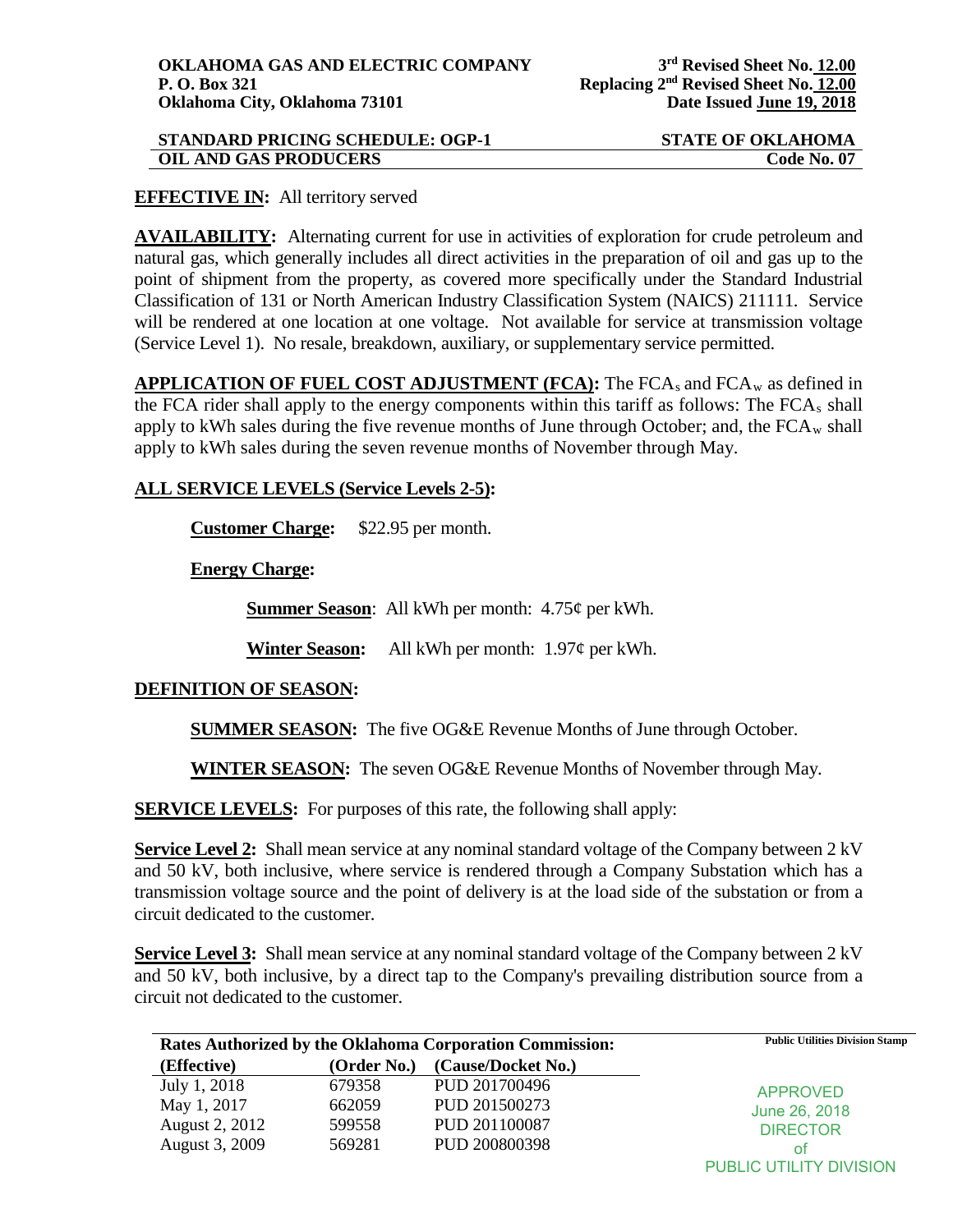| STANDARD PRICING SCHEDULE: OGP-1 | <b>STATE OF OKLAHOMA</b> |
|----------------------------------|--------------------------|
| <b>OIL AND GAS PRODUCERS</b>     | <b>Code No. 07</b>       |

**Service Level 4:** Shall mean service at any nominal standard voltage of the Company between 2 kV and 50 kV, both inclusive, where service is rendered through transformation from a Company prevailing distribution voltage source (2 kV to 50 kV) to a lower distribution voltage with metering at distribution voltage.

**Service Level 5:** Shall mean service at any nominal standard voltage of the Company less than 2,000 volts with metering at less than 2,000 volts.

## **Metering Adjustment:**

If the Company chooses to install its metering equipment on the load side of the customer's transformers, the kWh billed shall be increased by the amount of the transformer losses calculated as follows:

**Service Level 3:** 0.60 percent of the total kVA rating of the customer's transformers times 730 hours.

LATE PAYMENT CHARGE: A late payment charge in an amount equal to 1.5 percent of the total balance for services and charges remaining unpaid on the due date stated on the bill shall be added to the amount due. The due date as stated on the bill shall be 20 days after the bill is issued.

**MINIMUM BILL:** The minimum monthly bill shall be the Customer Charge. The Company shall specify a larger minimum monthly bill, calculated in accordance with the Company's Allowable Expenditure Formula in its Terms and Conditions of Service on file with and approved by the Commission, when necessary to justify the investment required to provide service.

**FRANCHISE PAYMENT:** The above stated rates do not include any amount for franchise payments levied upon the Company by a municipality.

When a municipality, by a franchise or other ordinance approved by the qualified electors of the municipality, levies or imposes upon the Company franchise payments or fees (based upon a percent of gross revenues) to be paid by the Company to the municipality, such franchise payment will be added as a percentage of charges for electric service to the bills of all customers receiving service from the Company within the corporate limits of the municipality exacting said payment.

**RIDERS:** All applicable riders apply. Please refer to the Applicability section of individual Riders to determine if it is relevant to this Pricing Schedule.

**TERM:** The Company, at its option, may require a written contract for a year or longer, subject also to special minimum guarantees, which may be necessary in cases warranted by special circumstances

| Rates Authorized by the Oklahoma Corporation Commission: |             |                    | <b>Public Utilities Division Stamp</b> |
|----------------------------------------------------------|-------------|--------------------|----------------------------------------|
| (Effective)                                              | (Order No.) | (Cause/Docket No.) |                                        |
| July 1, 2018                                             | 679358      | PUD 201700496      | APPROVED                               |
| May 1, 2017                                              | 662059      | PUD 201500273      | June 26, 2018                          |
| August 2, 2012                                           | 599558      | PUD 201100087      | <b>DIRECTOR</b>                        |
| August 3, 2009                                           | 569281      | PUD 200800398      | ot                                     |
|                                                          |             |                    | PUBLIC UTILITY DIVISION                |